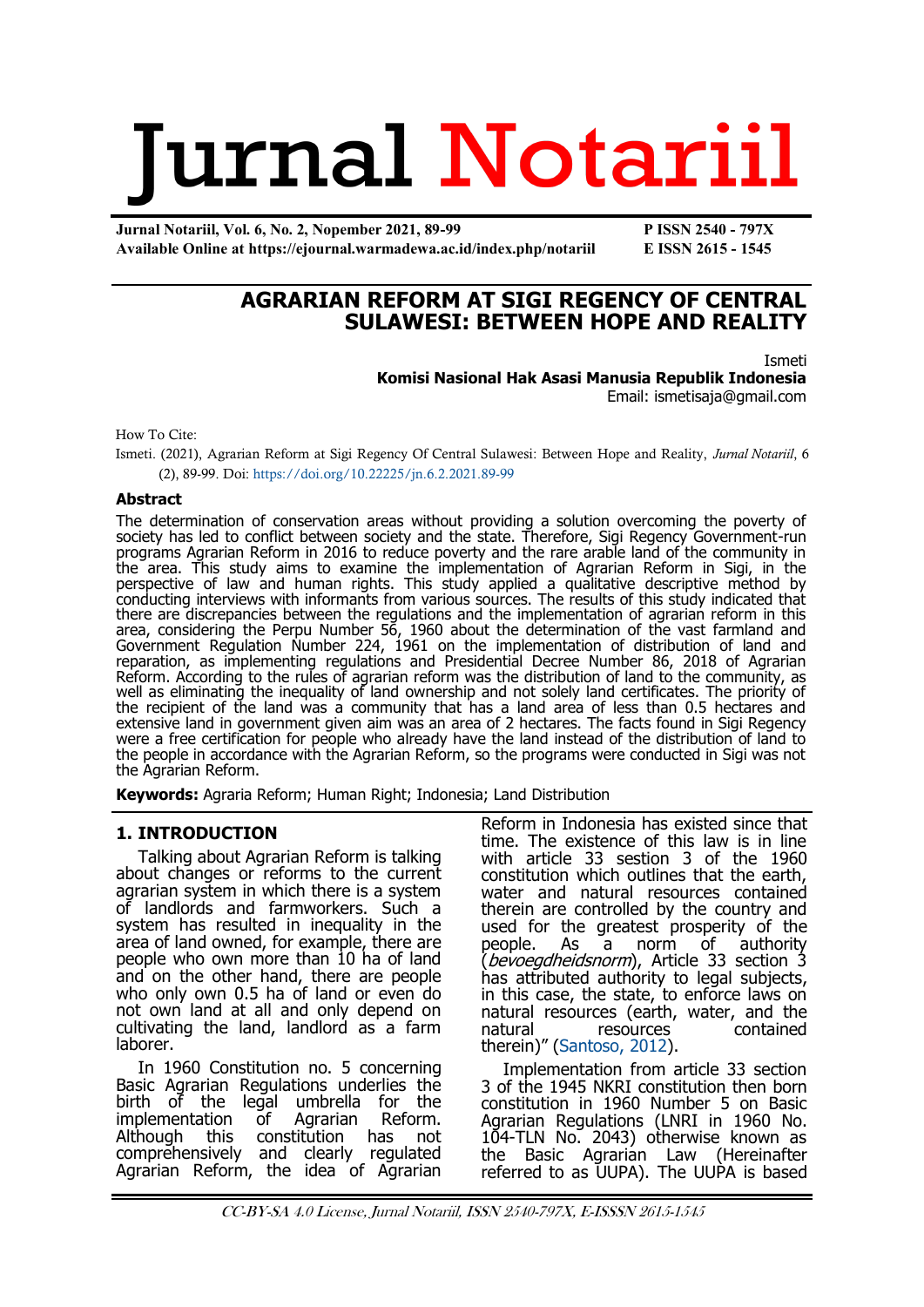on eight basic principles, one of which is the principle of Agrarian Reform and Land Reform (article 7, 10 dan 17 UUPA). Referring to the legal basis for agrarian<br>reform. the community, especially the community, especially environmental activists, then began to discuss the implementation of agrarian reform in the community. Agrarian reform is felt necessary to answer the problem of the need for land, high poverty rates, increasing urbanization rates and the poor economic conditions of farmworkers and do not receive attention from the government. Then Agrarian Reform or Land Reform was reappointed through the Jokowi Jusuf Kalla Government's Nawacita program, poured directly through a presidential regulation in 2018 Number 86 about Agrarian Reform as a reference in pushing for Land Reform and a 9 million hectare land ownership program. The objectives of this program are (1). Reducing inequality in land tenure and ownership in order to create justice; (2). Handling Agrarian Disputes and Conflicts.

Regarding Agrarian Reform, [Sihaloho &](#page-10-0)  [Purwandari \(2009\)](#page-10-0) conducted a study, Agrarian Reform in the agricultural sector: Case Study of Changes in Agrarian Structure and Welfare Differentiation of Planters Community in Lebak, Banten [\(Sihaloho & Purwandari, 2009\)](#page-10-0). In his study, Sihaloho & Purwandari, (2009) states that Agrarian Reform in agriculture is important to realize, especially in examining the relationship between changes in agrarian structure and differentiation of farmers' welfare. This study describes the importance of implementing Agrarian Reform in the context of the welfare of farmers because changes in the Agrarian structure which are the basis of Agrarian Reform thinking affect and eliminate the inequality. In addition, in his other studies, [Sihaloho et](#page-10-0)  [al. \(2010\)](#page-10-0) explained that Agrarian Reform is one of the agendas related to Agrarian policies which are truly a source of people's welfare. Agrarian reform is considered necessary to be carried out again so that agricultural revitalization can be carried out. [Sihaloho et al. \(2010\)](#page-10-0) also revealed the reasons for the importance of implementing Agrarian Reform overcome social and economic inequalities that occurred in West Java. Other than that, there is some other literature that discusses Agrarian Reform, [Rumboko et al.](#page-10-0)  [\(2013\)](#page-10-0) in their study also discusses Agrarian Reform which is an urgent need that must be done because the ownership system is a factor that greatly determines

the direction of development, and the driving actor for Agrarian Reform must be pioneered by workers and farmers [\(Rumboko et al., 2013\)](#page-10-0). On the other side, Ismail (2013) stated that abandoned lands need to be brought in order so that abandoned lands can be reorganized, can be utilized optimally for the benefit of the community and the state, not only brought into order but also need to be utilized for state lands former abandoned lands which are state common reserve land (TCUN) through the agrarian reform program [\(Ismail, 2013\).](#page-10-0) Bernstein et al. (2008) studied related to Agrarian Reform in a different context, where in their study,<br>Bernstein stated regarding the regarding "politicization" of Agrarian Reform in social movements during the New Order era [\(Bernstein et al., 2008\).](#page-10-0) Sokoastri & Soetarto (2014) also examined related to Agrarian Reform, where in their study entitled the impact of Agrarian Reform on the welfare of the people in Garongan village, a special area of Yogyakarta, Sokoastri asked how the response of farmers to socio-economic and political land problems faced as implications of the agricultural development paradigm, In his study, Sokoastri states that farmers are expected to be able to utilize existing local resources, as well as be responsive to existing agrarian issues. The issue of land ownership is the focus of attention [\(Sokoastri & Soetarto, 2014\)](#page-10-0).

Although they both discuss Agrarian Reform with the same theory, this paper discusses directly related to the implementation or implementation of the Agrarian Reform program itself in Sigi Regency, in terms of law and Human Rights, the method is more on practical or empirical aspects, while other writings are more emphasizing on the concept, Agrarian Reform as a reason or support for<br>the revitalization of agriculture and revitalization of agriculture and improving the economic welfare of farmers through the Agrarian Reform program.

Agrarian land disputes and agrarian conflicts often occur in Central Sulawesi, both between the community and the community, the community and the government and the community with companies or capital owners. According to the 2018 Agrarian Reform Consortium (KPA) data, there were 10 cases of agrarian conflicts in Central Sulawesi that had not been resolved and resulted in the neglect of the socio-cultural economic rights of the community. The end of each of these land issues is that the people or society never win, are always in a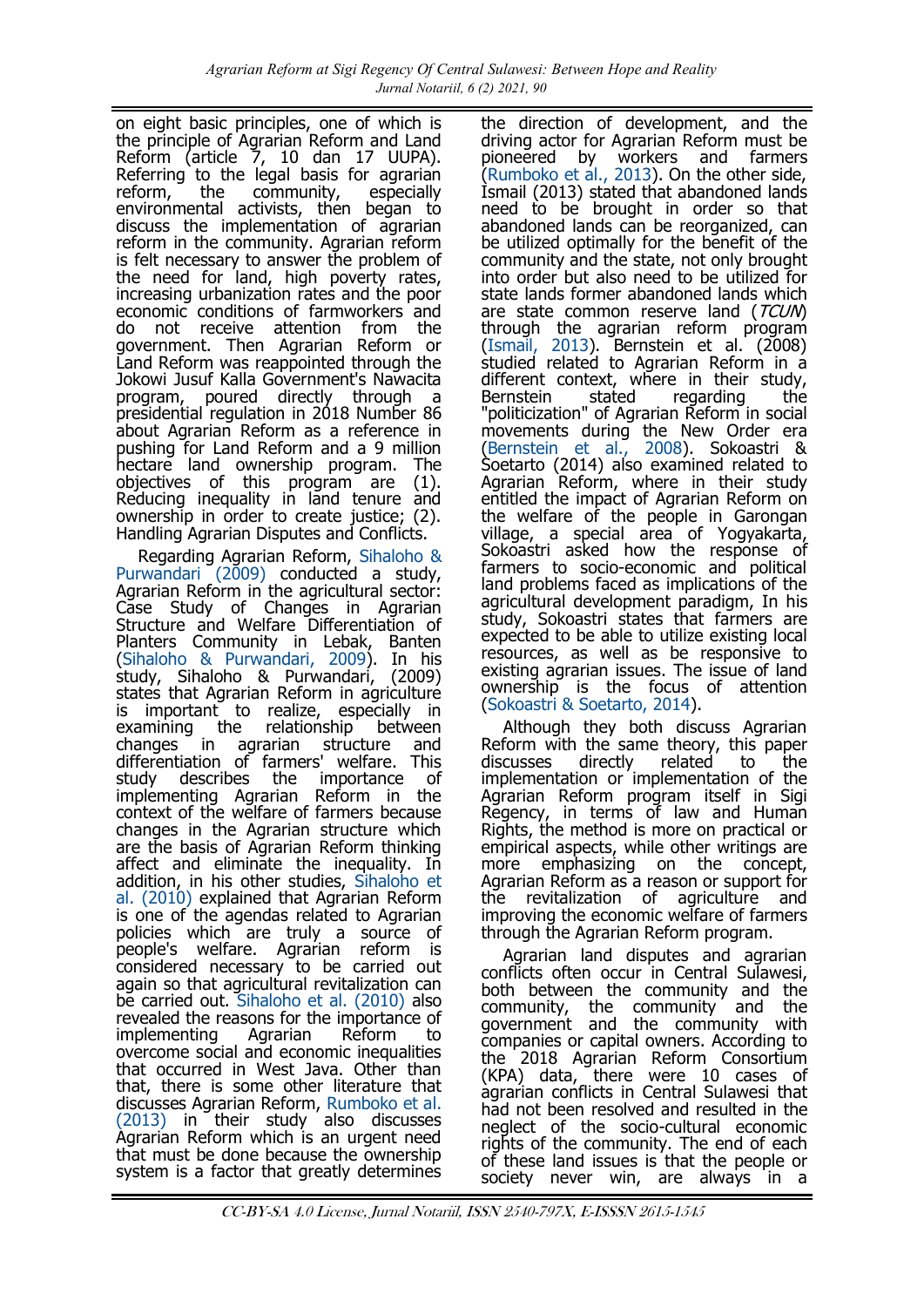defeated position, displaced and suffer, even those who survive must continue to struggle to get their land as a livelihood so that they can live a decent life, even though disease, stress, and intimidation never leave their shadows.

Agrarian conflicts, not just small issues, are not only related to land and cultivated land, but are also related to the right to life, the right to a decent living, the right to feel safe, comfortable, free from intimidation, the right to a healthy environment and many other things. They should be able to enjoy them. Referring to the principles of Human Rights contained in constitution No. 39 of 1999 on Human Rights that every right is interrelated and dependent, namely the fulfillment of one right often depends on the fulfillment of other rights, either in whole or in part, so if one right is neglected it will result in the violation of other rights.

National human rights commission representative in Central Sulawesi every year always receives complaints related to the right to welfare, and every year there are more reports related to this right than other cases of human rights violations. During the last five years, there has been an increasing number of reported cases, and the majority of the problems are related to land issues or agrarian conflicts. In 2013 the national commission representing Central Sulawesi received 13 cases of complaints on rights to welfare, in 2014 there were 21 cases, 5 cases of which were land rights, in 2015 there were 16 cases, 8 of which were related to agrarian conflicts or land rights, in 2016 as many as 26 cases or 26 percent of the total cases received by the office of the national human rights commission representative of Central Sulawesi, and 9 of them related to agrarian conflicts and in 2017 received 12<sup>-</sup> cases or 35% of complaints cases received related to the right to welfare and 5 cases of which are agrarian conflicts and in 2018 the representative office has received 5 cases related to land rights.

The problem in Sigi Regency is a land dispute between the community and the state. This problem occurred because the Sigi Regency Government, in the era of the Regent Aswadin Randalembah, declared Sigi a Conservation Regency through a Memorandum of Understanding between the Regent, Bapeda and the Lore Lindu National Park Office (*BTNLL*) Number: S.357/IV-T.13/TK/2014 for the purpose of conservation or protection of

nature, nature reserves or natural reserves in the Protected Forest Area and Lore Lindu National Park. Conservation policies without providing a solution to the problem of community poverty have created conflicts between the state and society. People are not allowed to do gardening and activities in areas around forests and national parks and if found, they can be punished. As a result, many people have been criminalized just for taking firewood around the forest.

Realizing the impact of this policy, the current Sigi Regency government is looking for a way out so that similar problems do not happen again. Then the Sigi Regency government launched the Agrarian Reform program as a solution starting in 2016. The Sigi Regency Government program related to the implementation of Agrarian Reform is through the Green Sigi program. This program is part of the political promise of the Regent of Sigi who launched three programs, namely *Sigi Religi, Sigi Hijau* (green Sigi) and Sigi Masagena (green Sigi) and *Sigi Masagena*<br>(Prosperous Sigi). Through this program, the Sigi Regency government hopes that Agrarian Reform is a solution to provide access to remote communities to manage forest and agricultural natural resources so that the economy of communities around forest areas can improve. - the agrarian source.

The fact that is happening in Sigi Regency is the imbalance in the management of the forest area determination, such as the granting of permits and the unilateral determination or determination of the area by the government (central and regional) which ignores the existence of people living in certain areas, therefore the implementation Regional development, especially those related to the use of agrarian resources, must be carried out by taking into account several things, one of which is the existence of local customs/ culture and the principle of justice. The principle of justice according to Presidential Decree no. 86 of 2018 concerning Agrarian Reform is to eliminate inequality in land tenure and ownership and forest use is intended to provide welfare for the community. Based on the background and the previous studies above, this study aims to examine the implementation of Agrarian Reform in Sigi Regency from the perspective of law and human rights.

# **2. METHODS**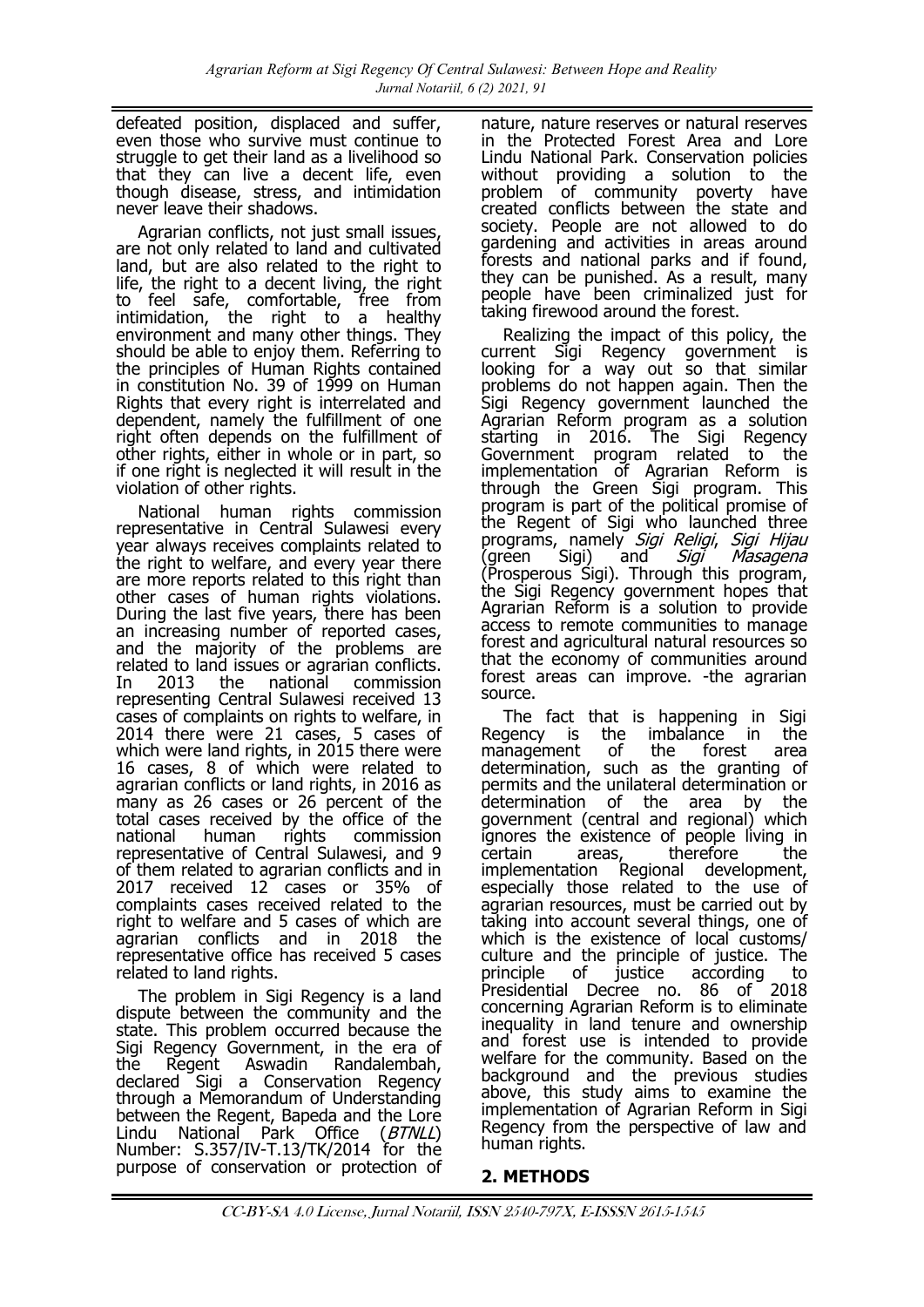This study uses a qualitative descriptive research method, which provides a clear description and accurate data related to the process of implementing Agrarian Reform in Sigi Regency. The method of data collection is obtained by a literature study, focused discussion, deep interview and field observation. A literature study is done by reading some literature and references related to Agrarian Reform and its implementation. The focused discussion is carried out by means of Focus Group Discussion by inviting 25 (twenty five) discussion participants related to Agrarian Reform in Sigi Regency, consisting of NGOs, Sigi Regency Regional Government, Related Government Agencies (BPN and Forestry Service etc.), Regional People's Representative Assembly Sigi Regency, Agrarian Reform Task Force, community and academics and guided by a facilitator from the Indonesian National Human Rights Commission. Furthermore, a deep interview is conducted by doing interviews with a number of stakeholders were conducted with an interview guide to Environmental NGOs, as well as local governments and communities. The qualifications of the respondents who will be interviewed regarding the implementation of Agrarian Reform in Sigi Regency are a) Environmental NGOs or NGOs that are not included in the agrarian reform (RA) task force in Sigi Regency, the reason why they are important to be interviewed is as a form of objective evaluation and supervision in the implementation of Agrarian Reform in Sigi Regency. b) NGOs are included in the RA Task Force in Sigi Regency, the reason is that they are field implementers in the RA implementation process in Sigi Regency, so they are the ones who best understand<br>the conditions, situations, obstacles, the conditions, situations, obstacles, stages and positive progress that the RA task force has made. c) The local government of Sigi Regency is included in the RA task force because the Sigi Regional Government is the motor and pioneer and implementer in the RA implementation plan in Sigi Regency. d) Relevant agencies, in this case, BPN, Forestry, TNLL Center and conservation agencies, as well as mining services involved in the implementation of Agrarian Reform because the involvement and support of these agencies is very important in the success of the implementation of RA considering that Sigi Regency was formerly a Conservation Regency and 75% of its area, is Forest. e) The community in this case the author

divides the Sigi community into 2 (two)<br>categories, namely ordinary people, categories, namely ordinary people, namely people who are not organized and people who are organized. Community organizations in Sigihadi Regency exist because some areas previously did not receive recognition by the government because they lived in protected forest areas and the Lore Lindu national park area so they often clashed with security forces and finally they formed an organization called FPM (Forum Petani Merdeka) to voice his aspirations for decades. Moreover, the field observation is carried out by making direct observations in the field regarding the implementation of Agrarian Reform in Sigi Regency, understanding community responses, community enthusiasm, issues that are<br>developing in the community, how developing in the community, Agrarian Reform is carried out, and knowing the extent of its implementation.

## **3. RESULTS AND DISCUSSION**

## **Sigi Regency Overview**

Sigi Regency is located in Central Sulawesi Province, Indonesia. Most of this district is a forest area, half of which is protected forest area. Based on BPS data of Sigi Regency in Figures 2015, Sigi Regency covers an area of 5,196.02 km2 or 520,166 ha, consisting of fifteen subdistricts and 176 villages. Of the total area of Sigi Regency, 75% of it is forest, covering 51.74 percent or 268,837 Ha is protected area, and 25.95 percent (135,855 Ha) is production forest, limited production forest and mining. Only approximately 22.73% (118,145 Ha) of land area is processed into rice fields and plantations. While the land for urban settlements, villages and tourism is approximately 3.08% (16,040 Ha).

Sigi Regency has a very large forest area and there is Lore Lindu National Park in the district, which is stipulated through the Decree of the Minister of Forestry and Plantations No. 464/Kpts-II/1999 dated June 23, 1999 with an area of 217,991.18 ha. Currently, the area has changed with the issuance of a decree. Minister of<br>Forestry No. 869/Menhut-II/2014 No. 869/Menhut-II/2014<br>Forest Areas and Water concerning Forest Areas and Conservation of Central Sulawesi Province. The area of Lore Lindu National Park which was originally 217,991.18 ha will be slightly reduced after demarcation and determination of other designated areas (APL) of approximately 2,000 ha.

The population of Sigi Regency reaches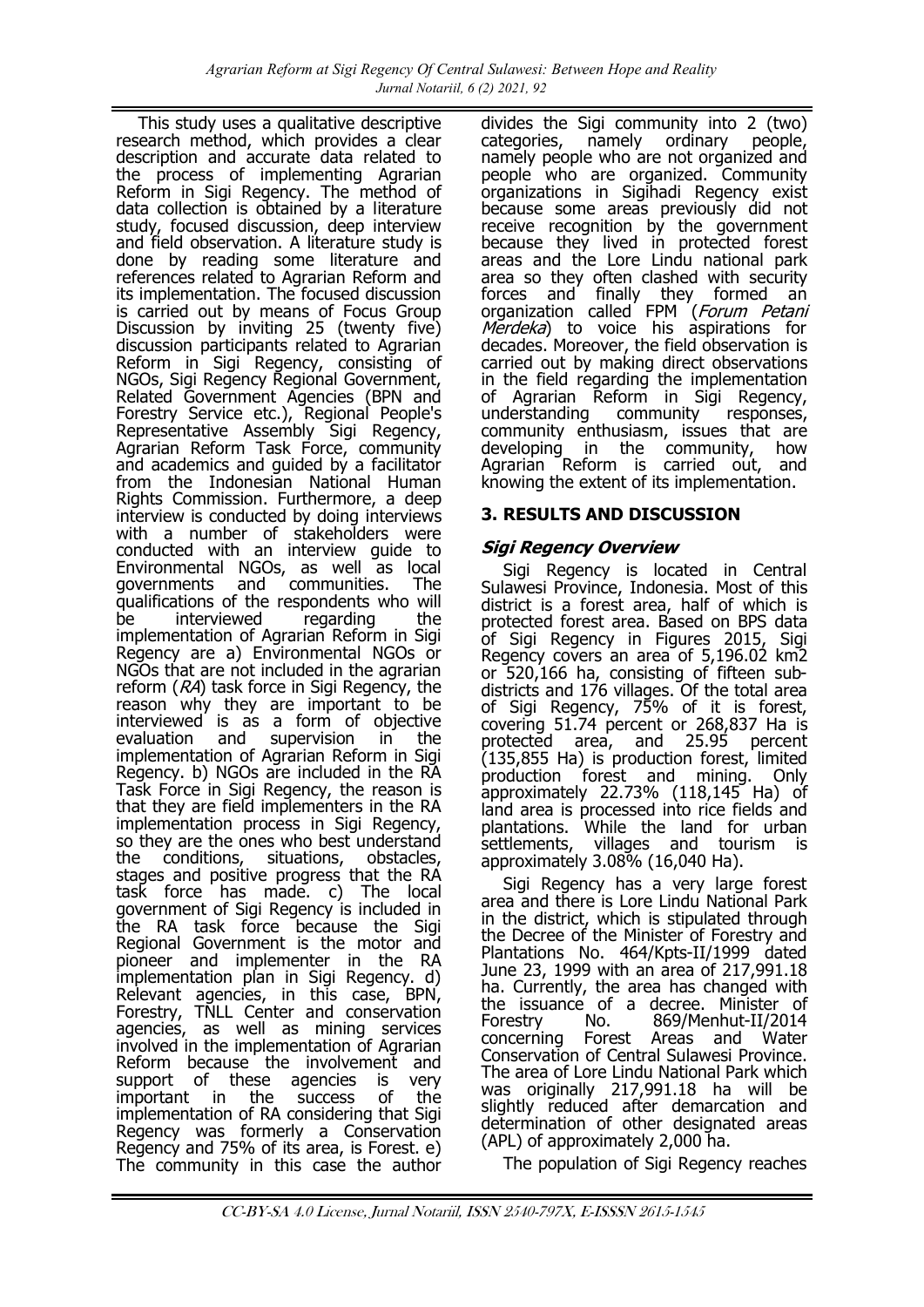229,474 people and most of them work as farmers. Sigi is one of the largest producers of rice and shallots in Central Sulawesi. A fertile nature should have a more prosperous society. On the other hand, the poverty rate in Sigi is quite high. In 2013 as many as 27.6 thousand people out of 229. 474 thousand people in Sigi were categorized as poor. This figure fell slightly in 2014 to 26.49 thousand people.

#### **Agrarian Reform Legal Protection in Sigi Regency**

Legal protection for the implementation of Agrarian Reform in Sigi Regency is in the form of Regional Regulation Number 3 of 2016 concerning the Regional Medium<br>Term Development Plan (RPJMD) Term Development Plan (RPJMD) Document of Sigi Regency 2016-2021 which in its implementation Agrarian Reform is carried out in two schemes, namely the land scheme for the object of Agrarian Reform and Social Forestry. In addition, in order to maximize the implementation of Agrarian Reform in Sigi Regency, the Sigi Regency government on January 3, 2017, issued a Sigi Regent's decision number 590-001 of 2017 concerning the establishment of the Agrarian Reform Task Force in Sigi Regency as a manifestation of the real work of the Agrarian Reform program in Sigi Regency, as well as including the Reforma program. Agrarian Affairs in the 2017 Regional Government Work Plan (RKPD) and 2017 Regional Revenue and Expenditure Budget (APBD).

#### **Implementation of Agrarian Reform Policy in Sigi Regency**

Many people in Sigi Regency live and garden in forest areas as well as in Lore Lindu National Park. So they often encounter and clash with forestry police and often cause turmoil in the community, where according to the head of Bunga Village, Palolo District, Sigi, three to four In recent years there have been residents of Bunga village, Palolo district who cleared land for gardening to meet their daily needs and had to deal with the Lore Lindu National Park Authority, but according to him, he is still grateful that they can still be discussed, consulted so they don't have to be in prison, but two years ago residents of Bobo Village, were detained and even died in prison. It was because of this problem that the Regent of Sigi Irwan Lapatta then tried to find a way out so that similar problems did not happen again and the Agrarian Reform program was launched as a solution. The

regent who was elected in 2016 opened wider access to land ownership for the community by launching a program that he claimed was the first in Indonesia, namely Sigi, the First District to Implement Agrarian Reform. The hope is that apart from wanting to reduce poverty, it can also reduce crime rates, increase people's income and Sigi will become more developed.

#### **Land Mapping for Agrarian Reform Objects**

A number of agrarian reform policies have been designed and implemented in Sigi Regency. A number of these policies are by mapping the area of Land Objects for Agrarian Reform (call as TORA) and Social Forestry in Sigi Regency on October 3, 2017 in Jakarta, the Regent of Sigi officially submitted data and maps of proposed land objects for Agrarian Reform (TORA) and Social Forestry (PS). ) to the central government. The land area of more than 137,274 ha identified by the Agrarian Reform Task Force of Sigi Regency during the last 1 year was received by the Ministry of Agrarian Affairs and Spatial Planning/National Land Agency (ATR/BPN) and the Ministry of Environment and Forestry (LHK), and witnessed by the Coordinating Ministry for Economic Affairs, Geospatial Information Agency and Presidential Staff Office (KSP).

In the proposed data and maps there are 3 categories of proposed data, namely (1) Land of Agrarian Reform Objects originating from State land; (2) Tora derived from forest area clearance; (3) Areal village forests and customary forests as part of Social Forestry. Based on the three categories of land data for the object of Agrarian Reform and social forestry proposed by Sigi Regency, the status and area of the land can be classified as follows:

TORA originating from state land covering an area of 7,211, 30 hectares in 57 villages from 14 sub-districts throughout Sigi Regency.

Agrarian Reform object land originating from the release of forest areas covering an area of 78,773.30 hectares in 61 villages and 14 sub-districts throughout Sigi Regency, the source of the land is from conservation forest areas (56,537, 70 hectares), protected forests (15,384.26 hectares), conversion production forest (2,905.84 hectares) and limited production forest (3,945.50 hectares).

The area of village forest and

CC-BY-SA 4.0 License, Jurnal Notariil, ISSN 2540-797X, E-ISSSN 2615-1545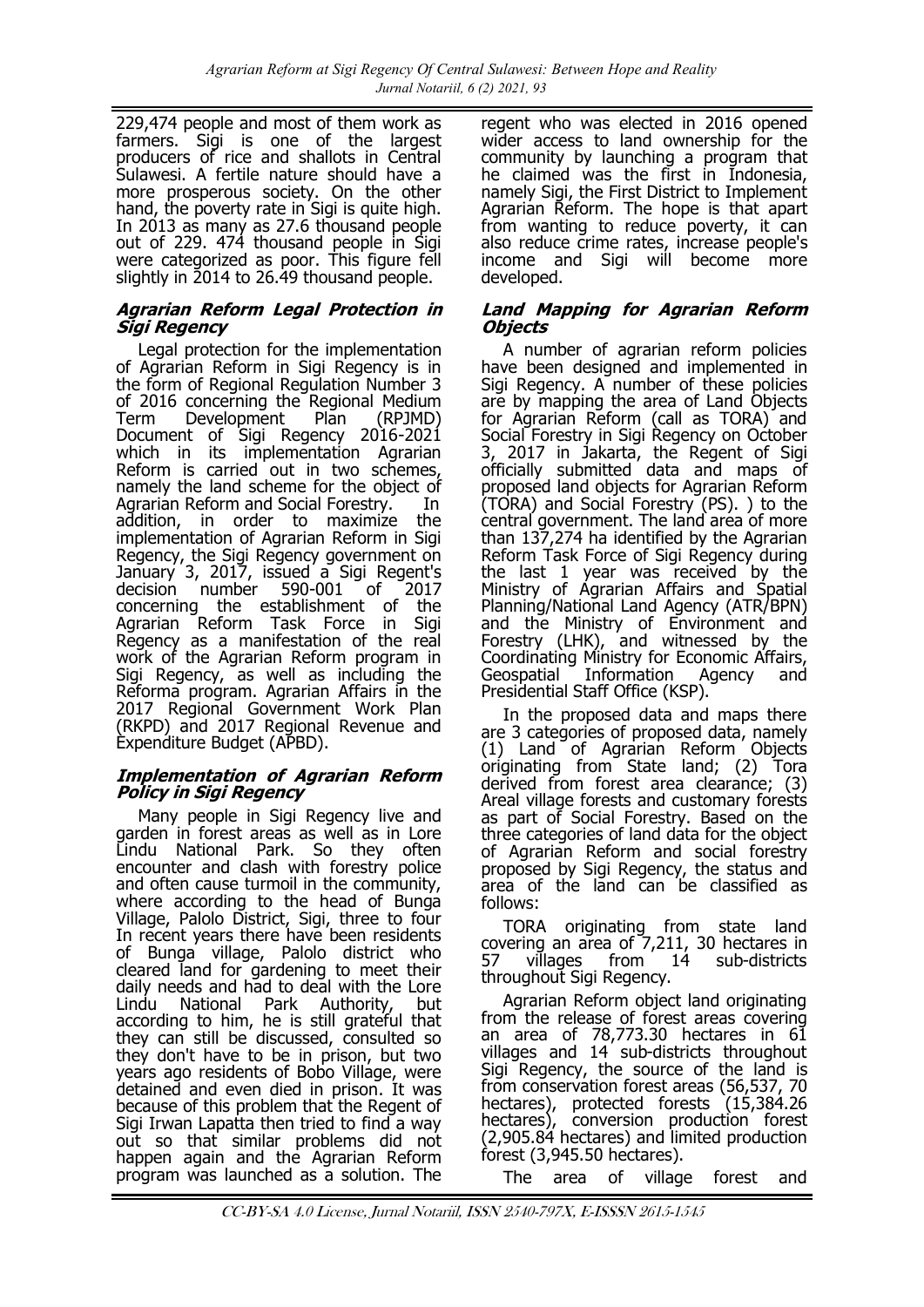customary forest as part of social forestry<br>is 51,741.71 hectares consisting of is 51,741.71 hectares consisting of proposed village forest (4,802.71 hectares) and customary forest (46,939.00 hectares) in 8 villages and 6 sub-districts throughout Sigi Regency.

#### **Land Certification for Agrarian Reform Objects**

For the village of Bunga, Gimpu Village, Oloboju Village, Pombewe Village and Toro Village, whose land is an ex-HGU, the National Land Agency of Sigi Regency is planning to issue communal certificates for the community subject to the recipient of the land object of Agrarian Reform, but for now, because of the legal umbrella or procedures related to communal certificates do not yet exist in the national land agency, a temporary individual certificate will be issued to the community as a form of legalization of ownership.

From the data provided by the Sigi Regency BPN related to the proposed Agrarian Reform Object Land (TORA) data in Marena Village, Polma Village and Sungku Village, Kulawi District, the average area of land received by the community or to be legalized is 0.5 hectares to 0.75 hectares only. According to the informant, the land area is the area of land processed by the community and BPN only issues certificates based on the area of land cultivated.

According to the current BPN of Sigi Regency, they are still focusing on the government program, namely Complete Systematic Land Registration (PTSL) which is a systematic land certification for people who do not have a certificate in a village or sub-district with a land area that can be certified is 0.2 hectares. for yards and for gardens an area of 2 hectares, while for the maximum limit per certificate, the community can apply for up to 5 hectares of land and currently BPN Sigi Regency has certified as many as 7,000 plots of land in Sigi Regency. According to the National Land Agency of Sigi Regency, the purpose of the land being certified is to be able to be mortgaged to the bank because the community will definitely need capital to be able to do farming or gardening so that the certificate given can be used as collateral in the bank to get capital.

#### **Forest areas, objects of agrarian reform & social forestry**

Aside from the Ex-Hgu land which is the object of Agrarian Reform, in Presidential Decree No. 86 of 2018 also made forest

areas to be objects of Agrarian Reform. The National Park Authority said that this was possible by proposing changes in forest function and spatial planning after evaluating forest functions and spatial planning every five years, thus allowing forest areas to become Land Objects for Agrarian Reform. there is no social forestry in the area of the national park hall, the form of cooperation between the community and forestry is only in the form of a conservation partnership or the community around the forest can take non -biological forest products such as Rattan (Rotan), Damar tree and Gaharu tree but cannot change the function of the forest.

The implementation stage of Agrarian Reform in Sigi Regency has reached the stage of submitting data and maps of proposed TORA objects and Social Forestry to the central government. Data collection on the community receiving TORA and Social Forestry has been carried out through identification and data collection by the Agrarian Reform Task Force Team of Sigi Regency during the Agrarian Reform socialization stage, the participatory mapping stage and the village deliberation stage between the village government and the community which was directly escorted by the Task Force Team. In this regard, the community in the data is the community that manages the land before the state claims and other large company claims, or in other words the community that is included in the forest area and has managed the land before the area is designated as a forest area and the community whose land was taken over by an abandoned HGU company.

# **Discussion**

The implementation of legal Protection of Agrarian Reform in Indonesia is Presidential Decree No. 86 of 2018 concerning Agrarian Reform, the Regulation defines Agrarian Reform as "Rearrangement of the structure of control, ownership, use and utilization of land that is more equitable through asset management and accompanied by structuring access for the prosperity of the Indonesian people". However, based on the findings found by researchers in the field, it is known that the program running in Sigi Regency is not in accordance with constitution no. 5 of 1960 concerning Agrarian Principles and Presidential Decree No. 86 of 2018, although it may be too early to conclude because this program is still running, but if you look at the area of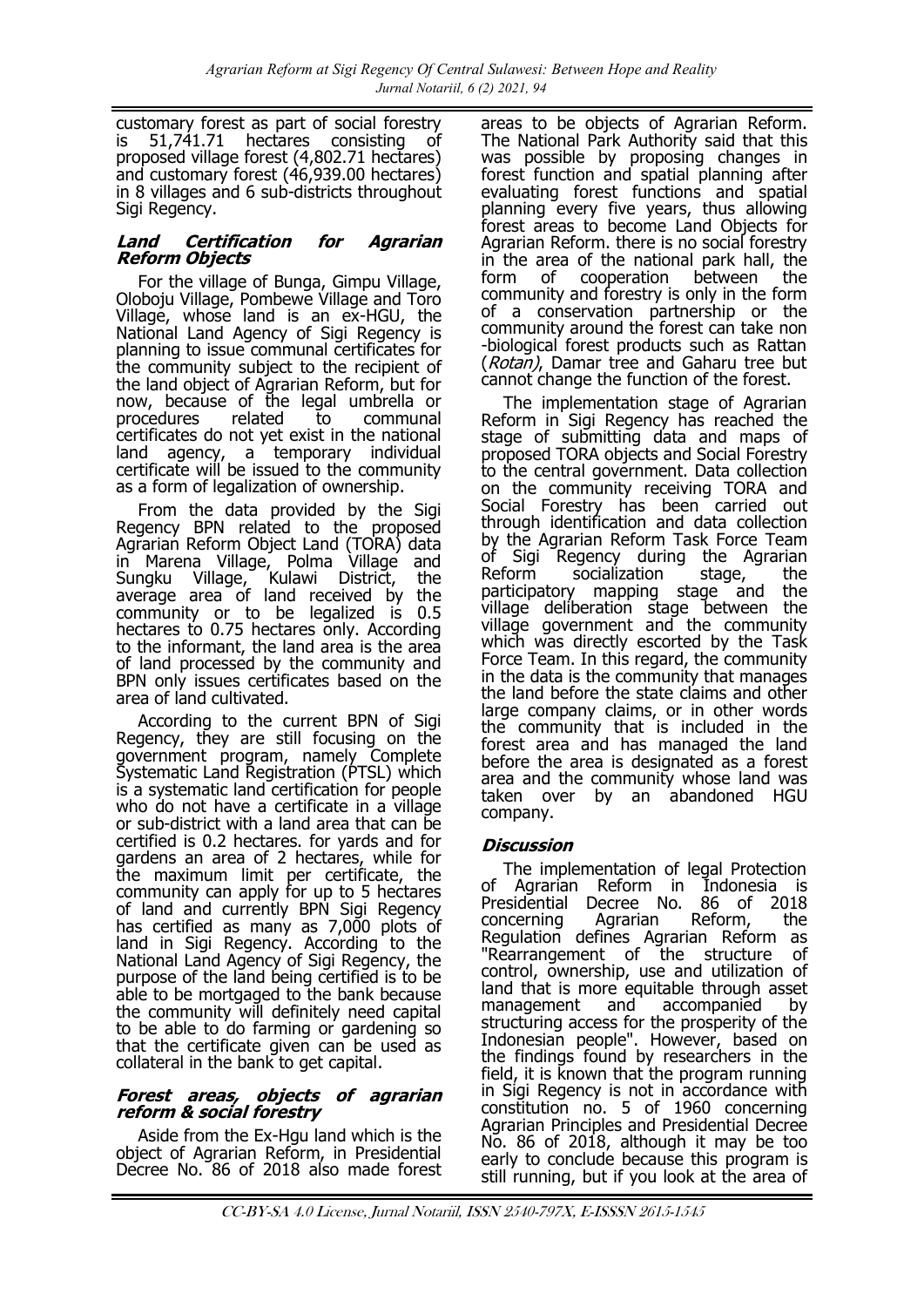land and the method of land division carried out, it can be concluded that the program carried out is a program for giving out free certificates, similar to previous government programs such as Prona or other government programs that are being carried out by the National Land Agency (BPN), namely the Complete Land Certificate Data Collection (PTSL). The PTSL government program is like competing with the Agrarian Reform Program in Sigi Regency.

Comparison of Agrarian Reform Concepts with Agrarian Reform Implementation in Sigi Regency, Central Sulawesi

| <b>Problems</b>                      | <b>Agrarian Reform Concept</b><br>(RA)                                                                                                                                                                                                                                                                                                                                                                                                            | <b>Presidential Decree</b><br>No. 86/2018 on<br><b>Agrarian Reform</b>                                                                                                                                                                                                                                                           | <b>Agrarian Reform</b><br>in Sigi Regency                                  |
|--------------------------------------|---------------------------------------------------------------------------------------------------------------------------------------------------------------------------------------------------------------------------------------------------------------------------------------------------------------------------------------------------------------------------------------------------------------------------------------------------|----------------------------------------------------------------------------------------------------------------------------------------------------------------------------------------------------------------------------------------------------------------------------------------------------------------------------------|----------------------------------------------------------------------------|
| Surface area<br>Recipient<br>Subject | 2 Hectares / Head of Household<br>Cultivating land whose arable<br>land is less than 0.5 hectares<br>Owners whose land area is less<br>than 0.5 hectares;<br>Famers<br>Farmworkers                                                                                                                                                                                                                                                                | Maximum 5 Hectare/<br>Person<br>Individuals (Gurem<br>farmers who own 0.25<br>ha of land, tenants of<br>land with an area of<br>not more than 2 ha,<br>sharecroppers, farm<br>laborers, laborers,<br>informal farmers,<br>casual workers, PTT,<br>private sector, civil<br>servants Gol III/a who<br>do not own land and<br>TNI) | 0.5-0.75 Hectares/<br>person<br>Landlord<br>Soil Cultivator/<br>Cultivator |
| Management                           | Power management includes<br>redistribution and legalization of<br>land governance which includes<br>how the land can be processed<br>into a tool that can prosper the<br>community (Agricultural<br>Revitalization) Production<br>Management, namely how the<br>government ensures that<br>agricultural products can be<br>marketed/distributed at<br>reasonable prices and are also<br>supported by policies that<br>support its implementation | Community groups/<br>shared property rights<br>Legal Entity<br>Asset Management (Re<br>-distribution of land<br>and legalization of<br>assets)<br>Access settings                                                                                                                                                                | Land Certification                                                         |

Source: Data from BPN and Sigi Regency Government and processed by the Author.

#### Land Area in Agrarian Reform

When referring to constitution substitute Regulation No. 56 of 1960 on the area of agricultural land article 8 is the minimum area of land given by the government to each farmer in the family is 2 hectares, but in Sigi, based on data shown by the BPN the area of land given only ranges between 0.5 - 0.75 hectares based on the area of land currently controlled or cultivated by the farmer/ community.

In accordance with Legislative

Regulation No. 56 of 1960 and Government Regulation No. 224 of 1961 is correct when the subject of the TORA recipient is a community that only controls 0.5-0.75 hectares of a land head of the family so that in the Agrarian Reform program they will then get additional land up to 2 hectares of ahead of the family each according to the mandate of the constitution No. 56 of 1960. However, it is not accurate if the BPN then only issued certificates to the extent that they currently control.

If referring to Presidential Regulation No. 86 of 2018 concerning Agrarian Reform, the area of land that is cultivated is a maximum of 5 hectares per person. This figure is greater than that contained

CC-BY-SA 4.0 License, Jurnal Notariil, ISSN 2540-797X, E-ISSSN 2615-1545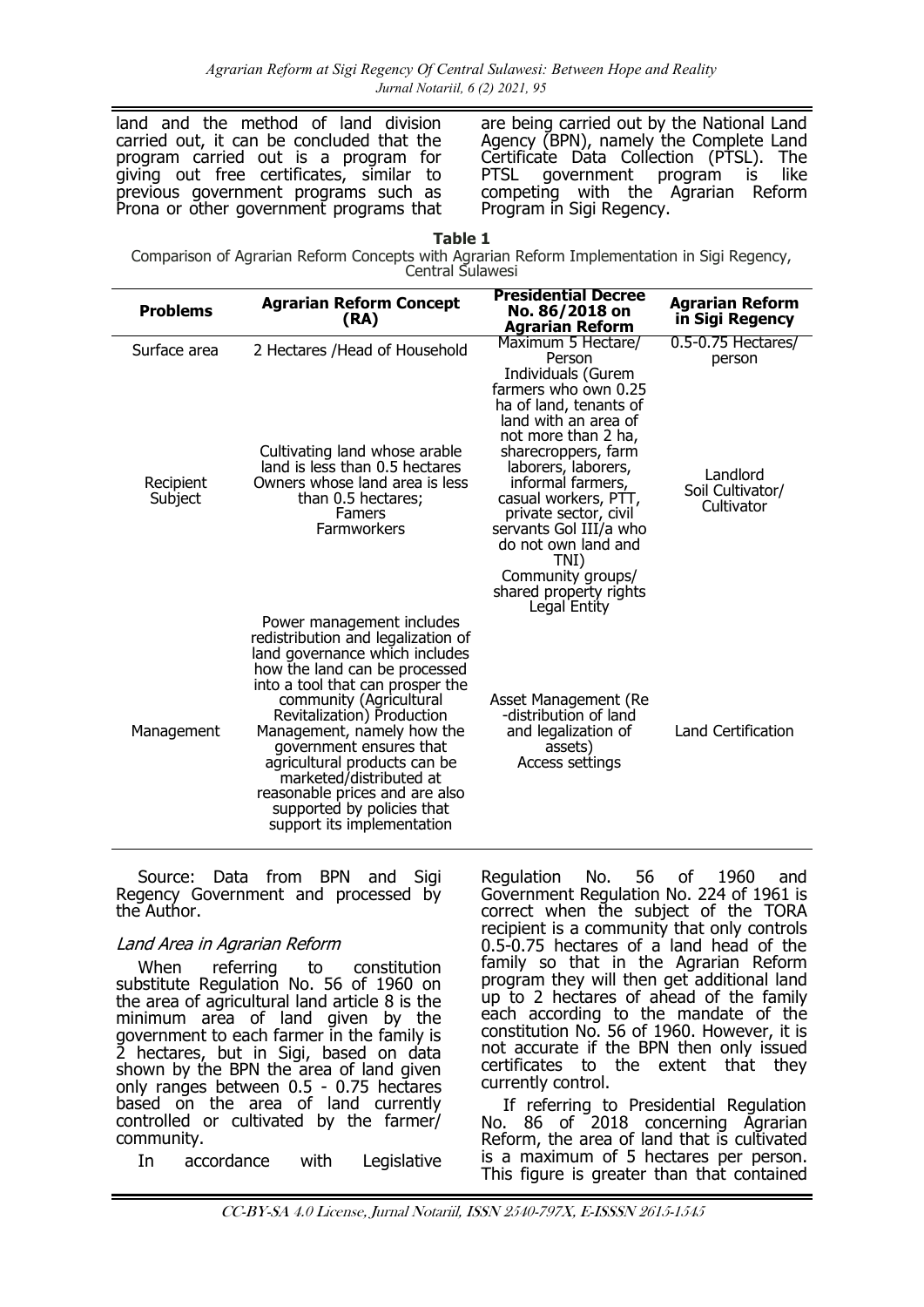in the Regulation in lieu of legislation no. 56 of 1960 which is 2 hectares per family. So maybe the government should rethink the area of land given to it, whether it is balanced with production costs and other basic needs by referring to existing and still valid laws and regulations such as Perpu No. 56 of 1960 concerning the minimum limit of the land area given, namely 2 hectares per farmer and family or according to Kepress No. 86 of 2018<br>concerning Agrarian Reform which concerning Agrarian Reform which provides a maximum limit of 5 hectares per person. In addition to providing land, the government must also pay attention to training, land management patterns and counselling and so on to increase agricultural or community plantation yields as well as provide a market to distribute it and issue policies (policy) to ensure and support this can be carried out properly.

"Ben Cousin defines the concept of Agrarian Reform as covering three concepts, namely not only talking about land reform or land redistribution but also including access reform and the concept of policy or regulation reform because according to Ben Cousin talking about Agrarian Reform is talking about people's welfare from downstream to downstream. upstream or from the stage of how the community obtains land to how the community can produce and market their products so that it has an effect on improving the welfare of the community and this cannot be separated from political power which has an important role in providing access to and support for improving the welfare, besides that changes are needed. the economic pattern of the community where previously prioritizing investment from outside by utilizing the natural resources we have, but must change to a rural economic pattern by giving more authority to farmers to cultivate land h or state-owned land on the basis of a sense of justice and land ownership on the basis of justice for the people".

#### Land Receiver

According to Government Regulation No. 224 of 1961 concerning the Implementation of the division of land and the provision of compensation, article 8 states that the priority communities for the TORA recipients are (1). The cultivator who works the land in question; (2). Farm laborers remain with the former owner, who worked the land in question; (3). Permanent workers on the former owner of the land concerned; (4) Cultivators who

have not worked on the land for 3 years; (5) cultivators who work on the owner's land; (6) Cultivators of land which the Government has given another designation based on article 4 paragraphs 2 and 3; (7). Cultivators whose arable land is less than 0.5 hectares; (8). Owners whose land area is less than 0.5 hectares; (9). Farmers or other farm laborers.

Presidential Decree No. 86 of 2018 also describes who is entitled to receive Land Objects for Agrarian Reform (TORA), in article 12, namely: (1). Individuals; (2). Community Groups or Shared ownership rights, or (3). Legal entity. In this regulation, the subject of Agrarian Reform is wider than PP No. 224 of 1961 concerning the Implementation of the division of land and the provision of compensation because legal entities are included in the subject of the Tora recipient. Meanwhile, in Sigi Regency, data collection on Tora recipient subjects is only limited to landowners or cultivators who do not have certificates and currently cultivate State land originating from former HGUs.

#### **Agrarian Reform derived from the Clearance of Forest Areas**

As previously discussed, the Sigi Regency government has proposed releasing 78,773, 30 hectares of forest area. However, the problem then is that far fewer have been approved than those proposed by the Minister of the Environment and Forestry, with the issuance of the Decree of the Minister of Environment and Forestry No. SK. 180/ MENLHK/SETJEN/KUM.1/4/2017 dated April 5, 2017, where the allocation of TORA originating from forest areas in Central Sulawesi Province is approximately 99,180 hectares and specifically for Sigi Regency is approximately 2,655 hectares. This decision was issued before the Sigi Regent sent data and maps of TORA and PS in Sigi Regency on October 3, 2017, but it cannot be denied that this decision was made in the midst of the Task Force Team mapping the location of Tora in the forest area. As a result of this policy, the community began to get restless because some people were able to manage forest areas and some were not. The Minister of Forestry's policy was issued before the task force team completed data on community needs. Land ownership is not even achieved.

The release of forest areas to become the object of Agrarian Reform is used by

CC-BY-SA 4.0 License, Jurnal Notariil, ISSN 2540-797X, E-ISSSN 2615-1545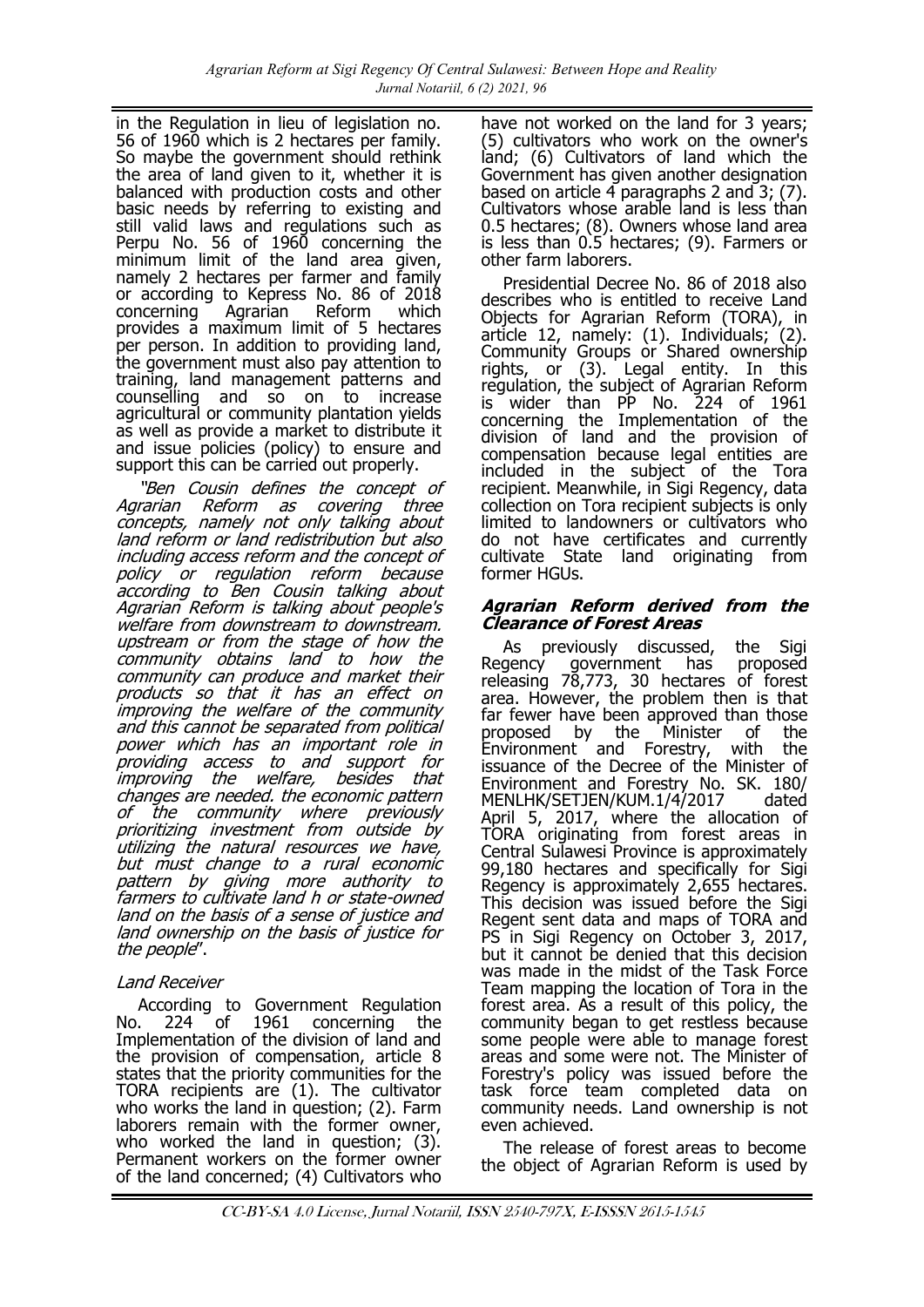forest management methods in the form of conservation partnerships. This is in accordance with the provisions of the Regulation of the Minister of Environment<br>and Forestry Number 83 of 2016 and Forestry Number 83 of 2016 concerning Social Forestry that forest areas, one of which is managed by the national park hall, the method of utilization are through forestry partnerships and conservation partners where people who live around conservation areas and become partners in partnerships conservation as a form of cooperation in community empowerment in conservation areas by collecting non-timber forest products. Meanwhile, for Village Forests, Community Forests and Community Plantation Forests, the management rights include protected forests/or production forests that have not been granted a permit as well as protected forests managed by Perum Perhutani.

The definition of Social Forestry according to the Regulation of the Minister of Environment and Forestry Number 83 of 2016 concerning Social Forestry is a sustainable forest management system implemented in state forest areas or private forest/customary forests carried out by local communities or customary law communities as the main actors to improve their welfare, environmental balance and socio-cultural dynamics in the form of village forests, community forests, community plantation forests, community forests, customary forests, and forestry partnerships. With a period of 35 (thirtyfive) years for Village Forests, Community Forests and Community Plantation Forests and an evaluation will be carried out every 5 (five) years and cannot be inherited according to Article 35 section (1) of the regulation and the status and status may not be changed. The function of the forest area and used for other purposes outside the management plan or outside the utilization business plan (Article 56 section (2).

The government communication to the community about social forestry is still very limited. So that a number of questions arise in the community, such as what is the form of social forestry management by the community, whether the community can change the function of the forest into plantations or rice fields or can only take forest products such as the concept of a conservation partnership. The public is not well informed, that the concept of social forestry implies that the community cannot change the function of the forest and can only take the results based on the Regulation of the Minister of the Environment and Forestry Number 83 of 2016 concerning Social Forestry. So in addition to not socializing the social forestry management model to the community, it is also not explained that social forestry is timed and cannot be inherited, because what the community wants is land or land that is sustainable or can be passed on to their children and grandchildren in the future.

It is not known, how the fate of the people who occupy and cultivate the forest after the determination of forest areas such as the community in Dongi-Dongi Village, where the forest area or the determination of Lore Lindu national park area is determined through a letter from the Minister of Forestry and Plantation Number: 464/Kpts-II/1999 dated June 23, 1999 with an area of 217,991.18 hectares and people came and cultivated the land between 2000 to 2001 which According to Presidential Regulation No. 88 of 2017 on Settlement of Land Tenure in Forest Areas then the settlement pattern for land owned or utilized after land is designated as forest areas are in the form of: (1). Issuing land areas in forest areas through changes in forest area boundaries;  $(2)$ . Changing forest areas; (3). Provide access to forest management through social forestry programs; or (4). Perform resettlement.

If the forest area has a conservation function, then it is carried out through resettlement without taking into account the area of the forest and the area of river watersheds, islands and/or provinces. As for the settlement pattern for land areas that have been controlled and utilized and/ or have been given rights on it before the land area is designated as a forest area is done by removing the land area from within the forest area through changes in forest area boundaries. The problem that then arises is that the community does not want to move because they have lived, settled and have children in the area and have also cultivated the land in the area. still in the territory of Donggala Regency, until now to be able to be located and cultivate the land in the Lore Lindu national park conservation area, but then Government Regulation no. 88 the year 2017 shattered their hopes.

The people of Dongi-dongi Village have been in the Lore Lindu national park area since 2000 after claiming the determination of Lore Lindu National Park, for that the community is required to be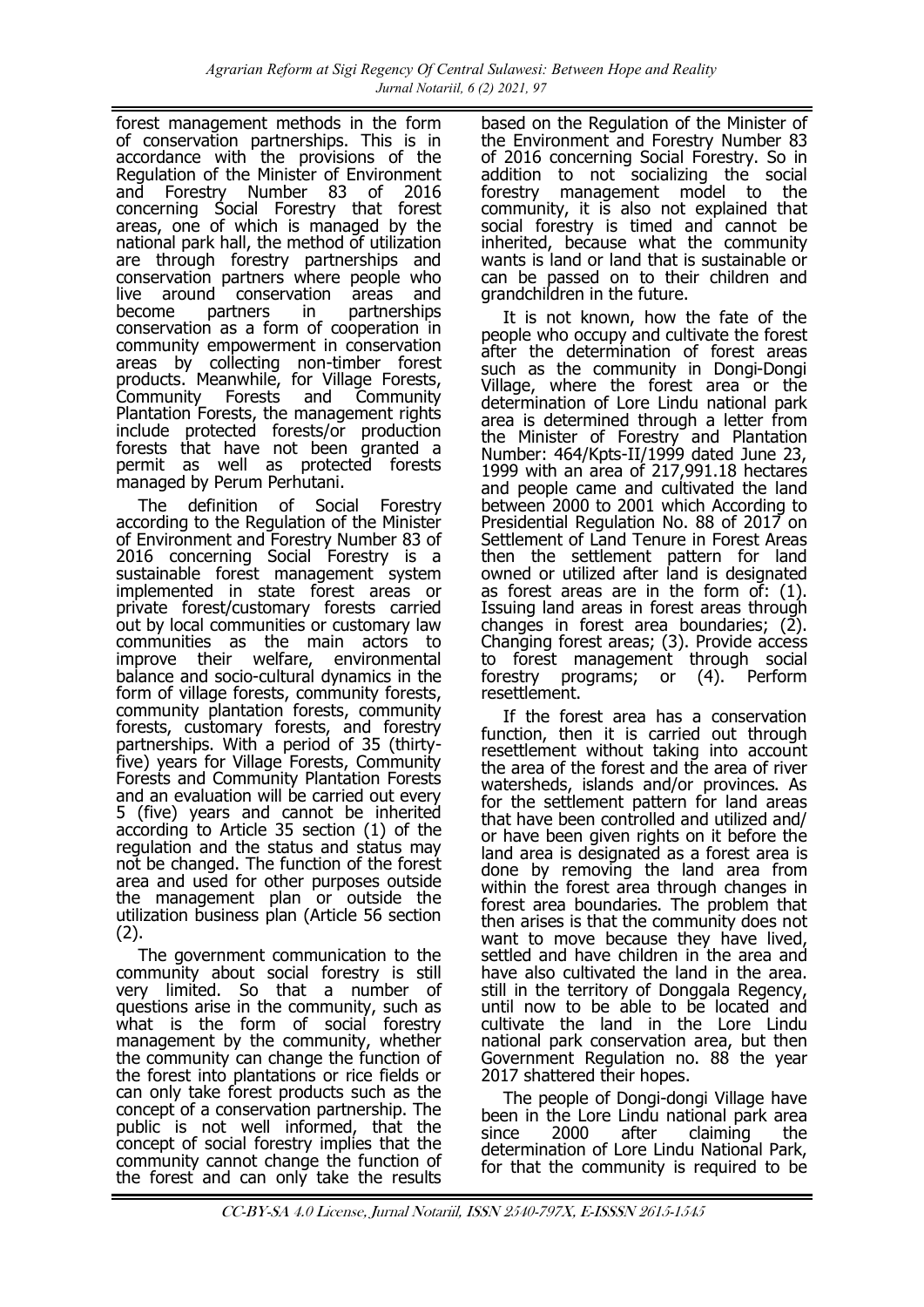able to prove that the area was once cultivated by the surrounding community. Indeed Lore Lindu National Park is a conservation area so that according to Presidential Regulation no. 88 of 2017 the only effort that can be done is resettlement or relocation because the government must also consider the ecological sustainability factor in the area, especially now that some people have turned into miners, although most of them are farmers and gardeners. In fact, it is not natural and not allowed if there is a mining area in the conservation area, both small-scale mining, especially large-scale mining because it will damage the ecosystem of the forest area as a buffer zone. In contrast to Dongi-Dongi, Sibowi Village claims that they have been in the area since the time of their ancestors, because their ancestors applied the nomadic farming method, so they did not settle in one place. However, the area or the area left behind is still their management area because they will return to their original place, according to the community there is a lot of evidence in the forest area that this place was once a settlement with wells and debris from former villages. According to Mr. Rocky from the Lore Lindu National Park office, if the community is able to prove that the area was once a settlement where their ancestors lived and cultivated crops, then the release process can be submitted to the government.

# Management of Agrarian Reform

In Constitution No. 5 of 1960 concerning Agrarian Principles, there are three meanings contained in the concept of Agrarian Reform or Agrarian Reform contained in the regulation, namely: (1). Eliminating inequality in land ownership through land division (Tata Power) (2). Provide access to manage land and produce for the land (Management), (3). Create policies (Policy) to support the implementation of the program in order to provide prosperity and welfare for the people. Meanwhile, the Management of Agrarian Reform according to Presidential Regulation No. 86 of 2018 covers asset management and access which includes realignment of control, ownership, use and utilization of land in order to create justice in the field of land control and ownership. As well as structuring access which includes providing opportunities for access to capital and other assistance to the subject of Agrarian Reform in order to improve welfare based on land use, which

is also called community empowerment.

The two instruments clearly state that Agrarian Reform is not only limited to the distribution of free certificates but also how land is able to provide welfare and prosperity for the people by providing any capital or assistance for the people. However, what happened in Sigi Regency was different, the local government carried out data collection in order to determine the TORA object and TORA subject, and after that, the Sigi Regency BPN issued a certificate based on the data provided by the local government with the data area of the land with an area<br>between  $0.5 - 0.75$  hectares. The - 0,75 hectares. The certificate is made either in the name of the individual or the community. The data provided by the local government should be as data for TORA subjects who are entitled to receive land given by the government because they only control land under 0.5 hectares according to the criteria for TORA recipient subjects.

Another obstacle that occurs is that almost 75% of the Sigi Regency area is a forest area, so that people often clash with the authorities when entering forest areas or national parks, in addition to the high socio-economic gap, where there are people who own a lot of lands and there are people who even own a lot of lands. do not have arable land so they choose to become farm laborers, this is an obstacle in the implementation of Agrarian Reform launched by the Sigi Regency local government because free certificates are only for people who own land, while for people who do not own land, they will not get land, let alone a certificate. The goal of Agrarian Reform itself to reduce poverty and create and increase arable land will not be achieved.

Agrarian Reform has been widely studied by various groups, NGOs, the government or educational institutions. This is relevant because the management of agrarian resources is protected by the state. The concept of justice for all Indonesian people as outlined in the 1945 Constitution is contained in the goal of Agrarian Reform itself, namely eliminating social and economic inequality in society. 5 of 1960 states clearly that agrarian reform is a must.

# **4. CONCLUSION**

Based on the results explained above, it can be concluded that the implementation of Agrarian Reform in Sigi Regency is carried out without understanding the